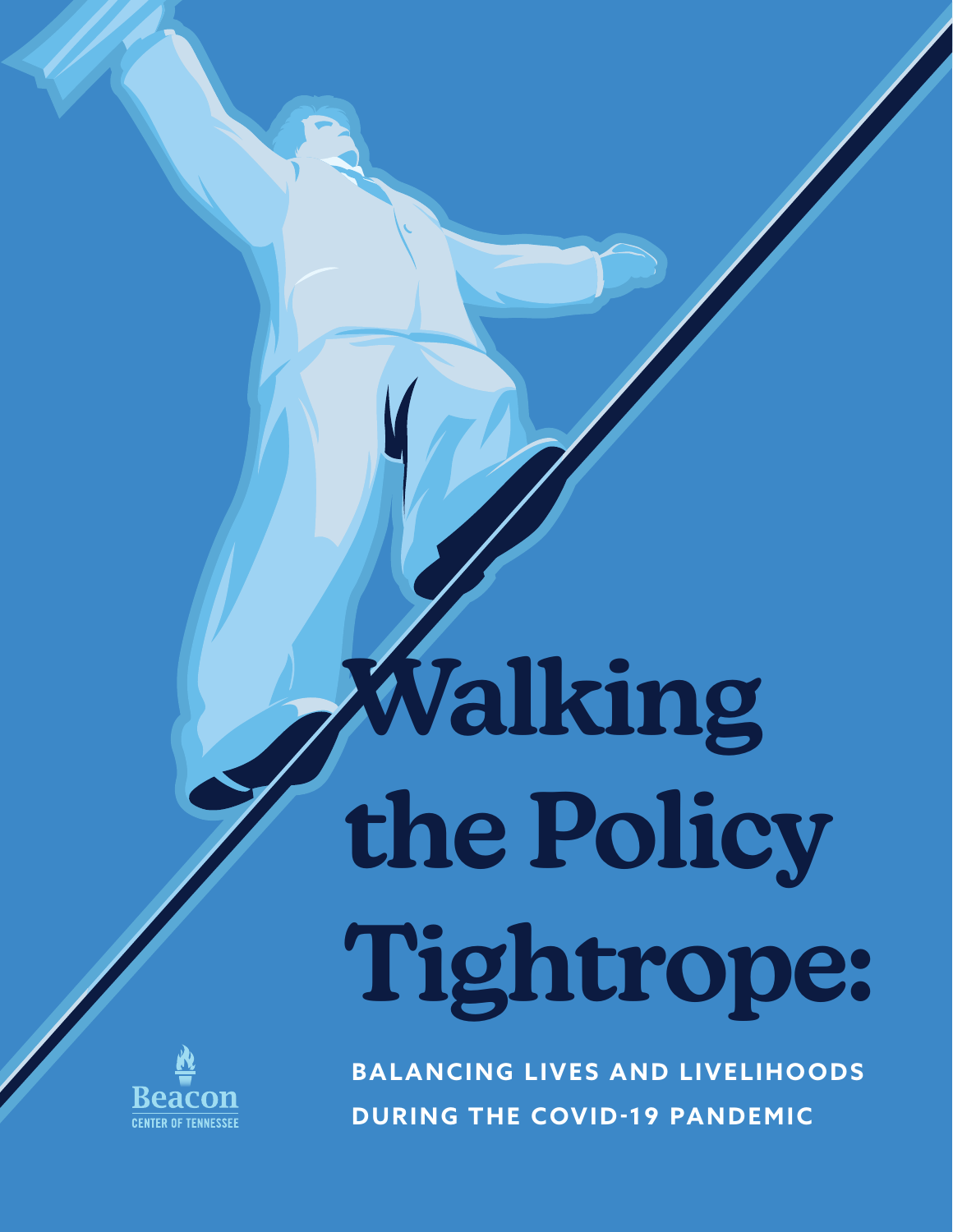# **Key Takeaways**

- This report measures the economic and health impacts of various states' responses to the COVID-19 pandemic. Tennessee, Georgia, Kentucky, and Michigan were chosen in order to compare states that tried a more balanced approach versus states that imposed tougher economic restrictions in the name of public safety.
- Tennessee's and Georgia's economies were less impacted and lost fewer jobs during the pandemic than Kentucky and Michigan, which implemented more economic restrictions.
- The biggest difference was in Labor Force Participation Rates, with Kentucky and Michigan experiencing a drop in labor force participation roughly four times greater than Tennessee and Georgia.
- Tennessee and Georgia did not experience a significant change in new COVID-19 cases after reopening their economies.

# Rewinding a Long Year: Recapping Tennessee's Approach to COVID-19

In 1932, Supreme Court Justice Louis Brandeis famously referred to the 50 states as "laboratories of democracy." The idea behind his statement was that states should be free to try and test different policies and practices, creating a patchwork of approaches to governance that could reflect the values of that state. Over time, different states could emulate the successful policies of others and even spur change at the federal level. For example, take the ability recently given to terminally ill patients to take non-FDA approved treatments, known as Right to Try. When Colorado passed Right to Try in 2014, many states followed, with more than 40 adopting similar laws by 2018.1 The success of the policy pressured the federal government to follow suit, with Right to Try being signed into law in 2018.<sup>2</sup>

But perhaps there has been no greater public policy experiment at the state level than the response to the COVID-19 pandemic. Every governor in the country has had to combat a similar situation simultaneously, giving us an unprecedented opportunity to study the differences between approaches. While some states have prioritized public health at all costs, including large-scale economic shutdowns, others have tried to balance lives and livelihoods.

Here in Tennessee, the pandemic became local when on March 12, 2020, Gov. Bill Lee declared a state of emergency in response to COVID-19.<sup>3</sup> Roughly one week later, Gov. Lee issued the first set of restrictions focusing on groups, gyms, and restaurants, and created his Unified Command to help lead the state's response to the pandemic.4 After new data, knowledge, and recommendations about

<sup>1 &</sup>quot;Right to Try In Your State." Goldwater Institute. 2017. http://righttotry.org/in-your-state.

<sup>2</sup> Allie Malloy, "Trump signs 'Right to Try Act' aimed at helping terminally ill patients seek drug treatments." CNN. May 30, 2018. https://www.cnn. com/2018/05/30/politics/right-to-try-donald-trump/index.html. 3 "Gov. Bill Lee Issues Executive Order Declaring State of Emergency in Response to COVID-19." Office of the Governor. March 12, 2020. https://

www.tn.gov/governor/news/2020/3/12/gov--bill-lee-issues-executive-order-declaring-state-of-emergency-in-response-to-covid-19.html. 4 "Gov. Bill Lee Signs Executive Order Mandating Alternative Business Models for Restaurants and Gyms, Lifts Alcohol Regulations." Office of the Governor. March 22, 2020. https://www.tn.gov/governor/news/2020/3/22/gov--bill-lee-signs-executive-order-mandating-alternative-business-mod-<br>[els-for-restaurants-and-gyms--lifts-alcohol-regulations.html](https://www.tn.gov/governor/news/2020/3/22/gov--bill-lee-signs-executive-order-mandating-alternative-business-models-for-restaurants-and-gyms--lifts-alcohol-regulations.html); "Gov. Bill Lee Esta 2020. https://www.tn.gov/governor/news/2020/3/22/gov--bill-lee-signs-executive-order-mandating-alternative-business-models-for-restaurantsand-gyms--lifts-alcohol-regulations.html.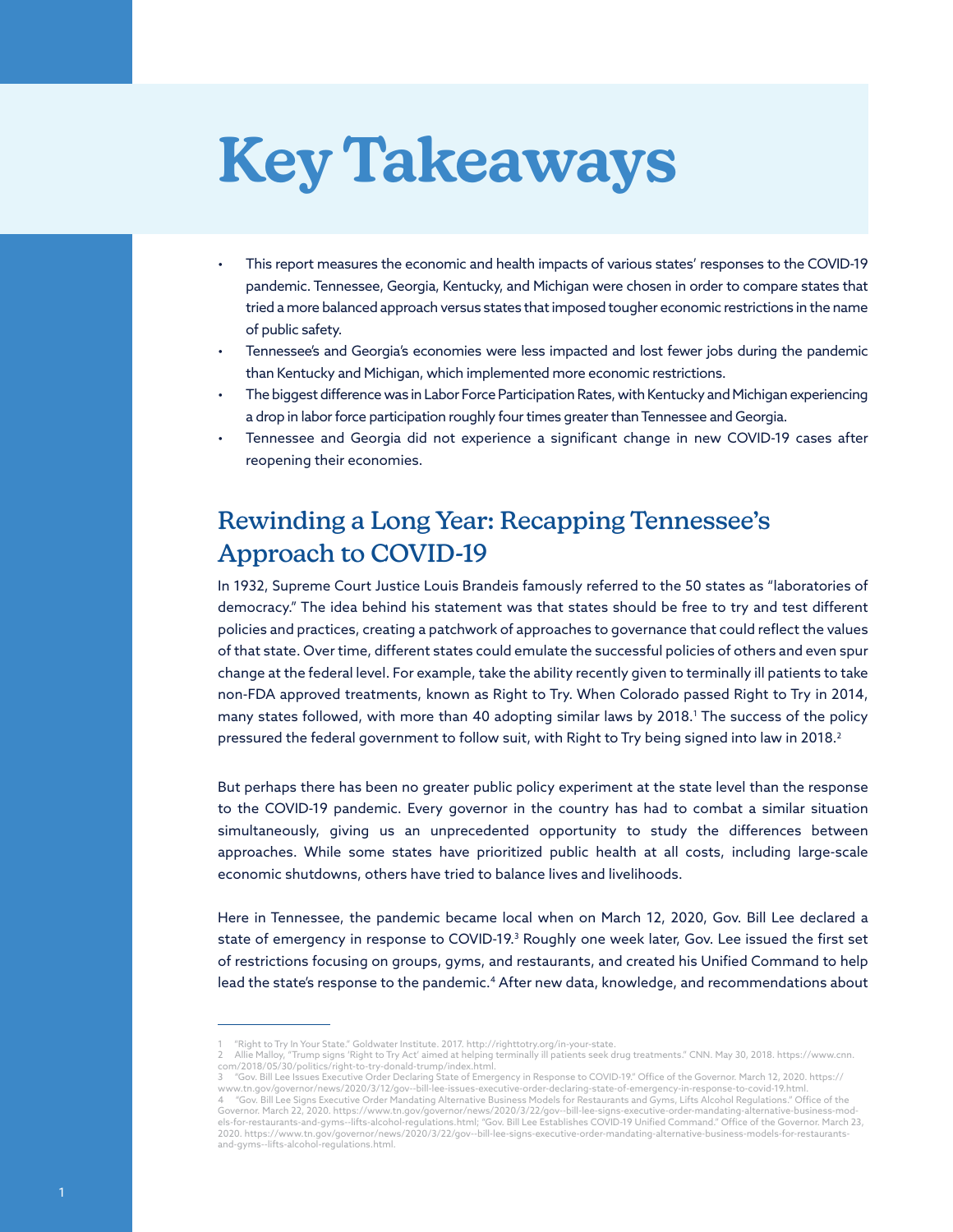this novel virus became available, the Lee administration announced on April 20, 2020, that the Safer at Home Order would expire at the end of April, allowing many businesses and industries to reopen.5 While many praised the reopening, some in the medical field criticized the move, saying it was too soon.6 All of this occurred under the shadow of a well-publicized report by Vanderbilt University that warned state hospital systems could reach a breaking point by mid-May with more than 5,000 hospitalizations. However, those projections turned out to be vastly overestimated and were later drastically lowered to just 300.7

While many praised this good news of lower-than-expected hospitalization levels, not all were satisfied, especially as cases started to rise again through the fall and holiday seasons. Tennessee would eventually go on to become the national hotspot for new cases, leading to increased pressure on Gov. Lee to issue a statewide mask mandate despite his preference for local flexibility.<sup>8</sup> Many even questioned the pro-life credentials of the governor and other state leaders.<sup>9</sup> While Gov. Lee would announce a temporary 10-person limit for public gatherings outside the home, he maintained his stance of relying on personal responsibility and to "be as targeted and specific" as possible in his response.<sup>10</sup> No Christmas surge occurred, with cases plummeting to start 2021—to the confusion of experts. For example, Dr. William Schaffner of Vanderbilt University stated, "We are not quite sure we have an explanation."<sup>11</sup> With cases declining and vaccination rates increasing, Gov. Lee advocated for a return to normalcy, encouraging tourists to come to Tennessee and touting the state's stronger economy as a result of its policies.12 After a full spring of continued low case numbers, on April 27, 2021, Gov. Lee announced the elimination of all remaining restrictions, stating, "[I]t's time for government to get out of the business of public health interventions ... It's time for celebrations, weddings and conventions and concerts and parades and proms and everything in between to happen without limits on gathering sizes or other arbitrary restrictions for those events."13

#### Four Laboratories of Democracy

More than a year has passed since the initial shutdowns began, the worst of the pandemic is now behind us, and life is essentially back to normal after the vaccine rollout. With that, we can now take that "laboratory" view and assess Tennessee's approach to the pandemic compared to other states. Was it truly possible to balance lives and livelihoods? Did the governor's lighter touch help sustain the state's economy compared to more heavy-handed states? And in what ways, if any, did those restrictions make a difference in combating and preventing the spread of COVID-19? In order to answer these questions, the Beacon Center gathered economic and health data for Tennessee and three other states: Georgia, Michigan, and Kentucky. Georgia was chosen as a similarly-situated border state and is widely considered to be the first to "reopen."14 Michigan was chosen due to its nationally known aggressive shutdown approach against the pandemic, with Gov. Gretchen Whitmer's tactics considered by some to be so heavy-handed that her own legislature sued her to stop it and Michigan's Supreme Court striking down many of her orders.15 Finally, Kentucky was chosen as another border state, yet one that took

<sup>5 &</sup>quot;Gov. Lee Announces Safer at Home Order Will Expire April 30, Tennessee Begins Phased Reopening Next Week." Office of the Governor. April 20, 2020. https://www.tn.gov/ governor/news/2020/4/20/gov--lee-announces-safer-at-home-order-will-expire-april-30--tennessee-begins-phased-reopening-next-week.html.<br>6 Joel Ebert, "Tennessee Pledge: Gov. Lee rolls out reopening guidelines for restauran

[politics/2020/04/24/tennessee-governor-reveals-reopening-guidelines-restaurants-stores/3019032001/](https://www.tennessean.com/story/news/politics/2020/04/24/tennessee-governor-reveals-reopening-guidelines-restaurants-stores/3019032001/).

<sup>7</sup> Brett Kelman, "Vanderbilt reduces coronavirus hospitalization estimates from thousands to 300." *The Tennessean*. May 13, 2020. https://www.tennessean.com/story/ news/2020/05/13/vanderbilt-new-coronavirus-model-reduces-hospitalization-forecast-thousands-300/3095013001/?csp=chromepush.

<sup>8</sup> Natalie Allison, "38 states have mask mandates. Hard-hit Tennessee is not among them, despite doctors' pleas." The Tennessean. December 21, 2020. [https://www.tennessean.](https://www.tennessean.com/story/news/politics/2020/12/22/governor-lee-executive-order-mask-mandate-tennessee/3997621001/)<br>com/story/news/politics/2020/12/22/governor-lee

<sup>9</sup> Roy Herron, "If you refuse to wear a mask, are you really pro-life?" *The Tennessean*. December 19, 2020. https://www.tennessean.com/story/opinion/2020/12/19/politicianswho-oppose-abortion-wont-support-covid-19-mask-mandates/3966944001.<br>10 "What to know about Tennessee's 10-person gathering limit as COVID-19 surges." The Tennessean. December 21, 2020. https://www.tennessean.com/story/new

health/2020/12/21/what-know-tennessee-limits-gatherings-10-people-covid-19-restrictions/3989601001.

<sup>11</sup> Brett Kelman, "As COVID-19 unexpectedly slows, Tennessee holds its ground. And its breath." *The Tennessean*. January 21, 2021. https://www.tennessean.com/story/news/ health/2021/01/22/tennessee-covid-19-infections-slow-when-surge-was-expected/4221209001.

<sup>12</sup> Adrian Mojica, "Tennessee governor touts being open for business, 'welcoming spring break visitors'." Fox17 WZTV Nashville. March 10, 2021. [https://fox17.com/news/local/](https://fox17.com/news/local/tennessee-governor-touts-being-open-for-business-welcoming-spring-break-visitors-coronavirus-spread-mitigation-politics-news-travel-trip-tourism-economy) [tennessee-governor-touts-being-open-for-business-welcoming-spring-break-visitors-coronavirus-spread-mitigation-politics-news-travel-trip-tourism-economy](https://fox17.com/news/local/tennessee-governor-touts-being-open-for-business-welcoming-spring-break-visitors-coronavirus-spread-mitigation-politics-news-travel-trip-tourism-economy); Yue Stella Yu, "Gov. Bill Lee touts state pandemic response, fiscal position in address to business leaders." *The Tennessean*. February 23, 2021 https://www.tennessean.com/story/news/politics/2021/02/23/tennessee-gov-bill-lee-touts-pandemic-response-fiscal-position/4548106001.

<sup>13</sup> Jonathan Mattise and Adrian Sainz, "Tennessee gov: Virus now not statewide public health crisis." Associated Press. April 27, 2021. https://apnews.com/article/health-tennessee-business-public-health-coronavirus-9542bdaaf954d0b7cc2749de5c0147d4.

<sup>14</sup> Jenny Jarvie, "Georgia reopened first. What the data show is a matter of fierce debate." *Los Angeles Times*. May 23, 2020. https://news.yahoo.com/georgia-reopened-first-data-whatever-110037741.html.

<sup>15</sup> Paul Egan, "Michigan Supreme Court strikes down Gov. Whitmer's emergency orders, effective immediately." *Detroit Free Press*. October, 12, 2020. https://www.freep.com/ story/news/local/michigan/2020/10/12/gretchen-whitmer-emergency-orders-struck-down/5970811002.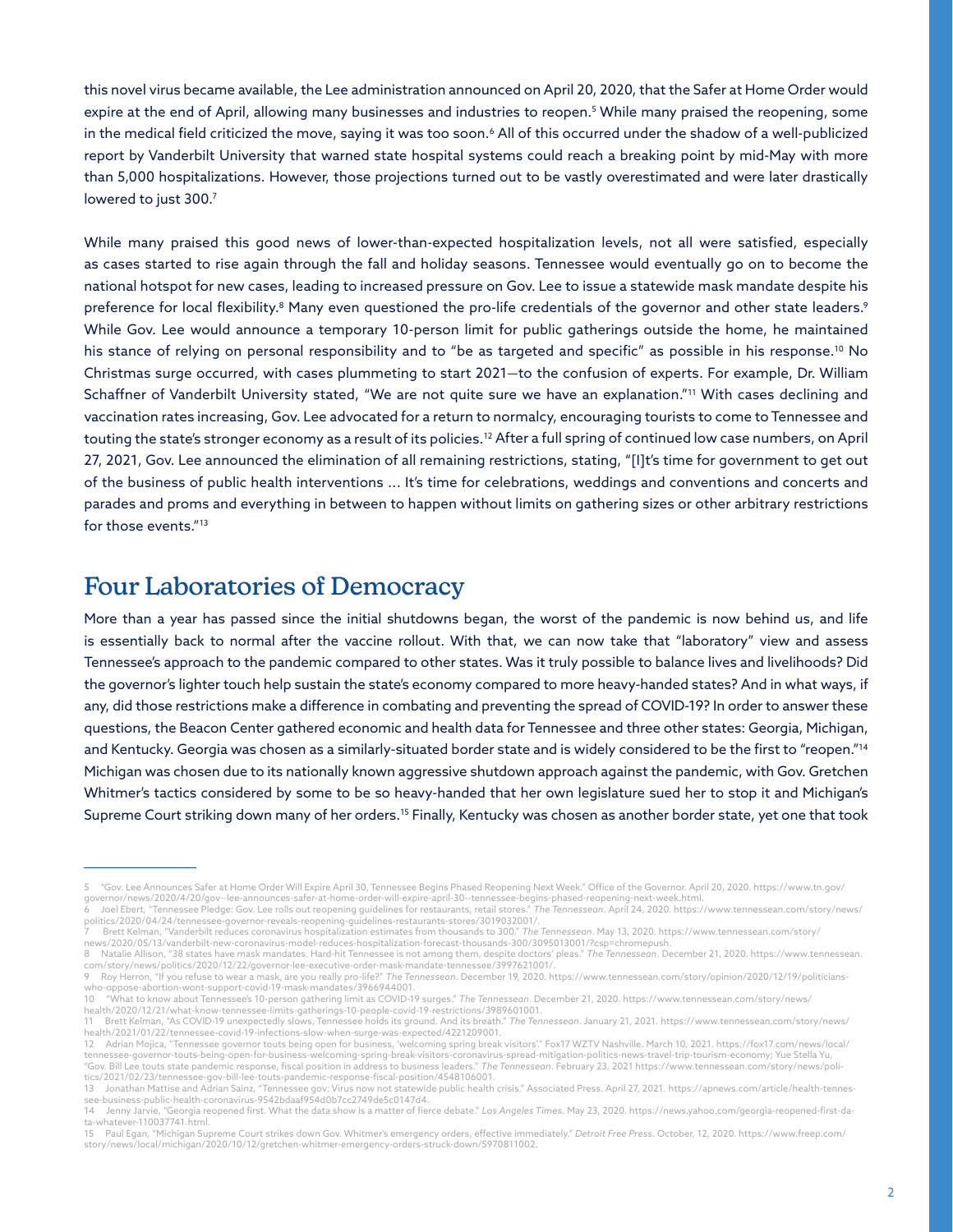a more aggressive approach toward economic restrictions. At one point, Kentucky Gov. Andy Beshear criticized Gov. Lee's approach, telling Kentuckians to "not go to Tennessee" and leading to a border war of words between the two.16

# Economics: The Root of All Virtue

American architect Frank Lloyd Wright once said, "Business is like riding a bicycle. Either you keep moving or you fall down." The idea is that businesses and the economy are not like a faucet or light switch that can easily be flipped on or off, but require momentum to keep running. Sharing similar beliefs, Gov. Lee of Tennessee and Gov. Brian Kemp of Georgia both sought to "reopen" their states sooner in order to better balance lives and livelihoods. In announcing the creation of his Economic Recovery Group in April 2020, Gov. Lee said, "We can't sacrifice the safety and health of Tennesseans. But we also can't keep our economy shut down."17 He repeated the sentiment with the release of the Tennessee Pledge, the state's health guidelines, saying, "Many Tennesseans are not just facing potential sickness, but they're facing crippling financial hardship as well."<sup>18</sup> But even before Gov. Lee outlined his reopening plan, Tennessee had one of the least restrictive safer-at-home orders in the country, where any business that could maintain health guidelines was deemed essential and could continue to operate, highlighting a focus on health and safety rather than shutting down businesses simply because of their industry type.<sup>19</sup>

Gov. Kemp shared a similar philosophy, defending Georgia's first-in-the-nation reopening, saying he was doing what was best for "the lives and livelihoods of all Georgians."<sup>20</sup> Gov. Kemp also appealed to individual responsibility rather than more heavyhanded government restrictions, saying, "Georgians who are small business owners, those people who have good common sense—and we're trusting them to use it, but if they abuse it, we will take further action. But I believe they can do it as part of this measured approach."21 Even in Georgia's most restrictive period, Gov. Kemp ordered the closure of bars, entertainment venues, and close-contact businesses, and only mandated that those belonging to at-risk populations stay at home. These restrictions were much less restrictive than nearly every other state. Outside of those restrictions, Georgia was similar to Tennessee in letting businesses that could provide "Minimum Basic Operations" to remain open if they did not allow more than 10 people to gather when social-distancing rules could not otherwise be maintained.<sup>22</sup>

Meanwhile, Gov. Whitmer of Michigan used her executive authority to limit or outright ban many aspects of private business and life. Some examples include banning travel between people's own homes, closing all schools (including private schools), and closing all nonessential businesses.<sup>23</sup> Even upon starting to reopen, Gov. Whitmer required consumers to book appointments to visit and patronize many retail stores.<sup>24</sup> Many of these restrictions were criticized for being arbitrary or incredibly intrusive. For example, under Michigan's stay-at-home order, buying state lottery tickets was considered essential but buying gardening seeds or cans of paint was not, despite the fact many used that time under the stay-at-home order to conduct home renovations. Gov. Whitmer even indicated Michiganders could receive criminal penalties for operating a motorboat, but kayaking was allowed.25

20 Molly Curley, "Kemp defends decision on reopening economy." WSAV.com. April 27, 2020. https://www.wsav.com/news/local-news/georgia-news/kemp-state-officials-to-provide-covid-19-update.

<sup>16</sup> Joel Ebert, "Gov. Bill Lee points to COVID-19 testing numbers in responding to Kentucky governor's call to avoid Tennessee." *The Tennessean*. March 31, 2020. https://www. tennessean.com/story/news/politics/2020/03/31/gov-bill-lee-tennessee-covid-19-testing-numbers-responding-kentucky-governor/5099151002.

<sup>17</sup> Sandy Mazza, "Gov. Bill Lee announces planned 'reboot' of Tennessee's economy in May." *The Tennessean*. April 13, 2020. https://www.tennessean.com/story/mon-

ey/2020/04/13/governor-bill-lee-announces-planned-reboot-tennessees-economy-may-amid-coronavirus-pandemic/2985671001. 18 Joel Ebert, "Tennessee Pledge: Gov. Lee rolls out reopening guidelines for restaurants, retail stores." *The Tennessean*. April 27, 2020. https://www.tennessean.com/story/news/ politics/2020/04/24/tennessee-governor-reveals-reopening-guidelines-restaurants-stores/3019032001.

<sup>19 &</sup>quot;Tennessee Executive Order 22: An Order Directing Tennesseans to Stay Home Unless Engaging in Essential Activities to Limit Their Exposure to and Spread of COVID-19." Office of the Governor. March 30, 2020. https://publications.tnsosfiles.com/pub/execorders/exec-orders-lee22.pdf.

<sup>21 &</sup>quot;Kemp: Restaurants, other businesses to reopen in Georgia amid COVID-19 fight." Fox5 Atlanta. April 20, 2020. [https://www.fox5atlanta.com/news/kemp-restaurants-other](https://www.fox5atlanta.com/news/kemp-restaurants-other-businesses-to-reopen-in-georgia-amid-covid-19-fight)[businesses-to-reopen-in-georgia-amid-covid-19-fight](https://www.fox5atlanta.com/news/kemp-restaurants-other-businesses-to-reopen-in-georgia-amid-covid-19-fight).

<sup>22 &</sup>quot;Executive Order to Ensure a Safe and Healthy Georgia." The State of Georgia. April 2, 2020. https://gov.georgia.gov/executive-action/executive-orders/2020-executive-orders. 23 Paul Egan and Kathleen Gray, "New Whitmer order bans 'travel between residences' with few exceptions." *Detroit Free Press*. April 9, 2020. [https://www.freep.com/story/news/](https://www.freep.com/story/news/local/michigan/2020/04/09/no-more-visiting-friends-and-neighbors-under-whitmers-expanded-coronavirus-order/5125426002/) [local/michigan/2020/04/09/no-more-visiting-friends-and-neighbors-under-whitmers-expanded-coronavirus-order/5125426002/](https://www.freep.com/story/news/local/michigan/2020/04/09/no-more-visiting-friends-and-neighbors-under-whitmers-expanded-coronavirus-order/5125426002/); Tiffany Brown, "Governor Whitmer Announces Statewide Closure of all K-12 School Buildings; School building closure will last Monday, March 16 through April 5." Michigan.gov. March 12, 2020. https://www.michigan.gov/coro-<br>[navirus/0,9753,7-406-98163-521561--,00.html](https://www.michigan.gov/coronavirus/0,9753,7-406-98163-521561--,00.html); of Michigan Office of the Governor. March 23, 2020. [https://content.govdelivery.com/attachments/MIEOG/2020/03/23/file\\_attachments/1408152/EO%202020-21%20Stay%20](https://content.govdelivery.com/attachments/MIEOG/2020/03/23/file_attachments/1408152/EO%202020-21%20Stay%20Home,%20Stay%20Safe.pdf) [Home,%20Stay%20Safe.pdf.](https://content.govdelivery.com/attachments/MIEOG/2020/03/23/file_attachments/1408152/EO%202020-21%20Stay%20Home,%20Stay%20Safe.pdf)<br>24 "Governor Whitmer Reo

<sup>24 &</sup>quot;Governor Whitmer Reopens Auto Dealerships and Retail Businesses by Appointment, Authorizes Nonessential Medical, Dental and Veterinary Procedures." Michigan.gov. May 21, 2020. https://www.michigan.gov/whitmer/0,9309,7-387-90499\_90640-529861--,00.html.

<sup>25</sup> Paul Egan, "Whitmer's new stay at home order blasted by critics for lack of consistency." *Detroit Free Press*. April 10, 2020. [https://www.freep.com/story/news/local/](https://www.freep.com/story/news/local/michigan/detroit/2020/04/10/whitmer-stay-home-michigan-lottery/5129316002/) [michigan/detroit/2020/04/10/whitmer-stay-home-michigan-lottery/5129316002/](https://www.freep.com/story/news/local/michigan/detroit/2020/04/10/whitmer-stay-home-michigan-lottery/5129316002/); Scott McClallen, "Conservation clubs sue Gov. Whitmer over statewide ban on motorized boats." The Center Square. April 21, 2020. https://www.thecentersquare.com/michigan/conservation-clubs-sue-gov-whitmer-over-statewide-ban-on-motorized-boats/article\_ 05da5900-83cf-11ea-8dc5-6bea6f96dc42.html.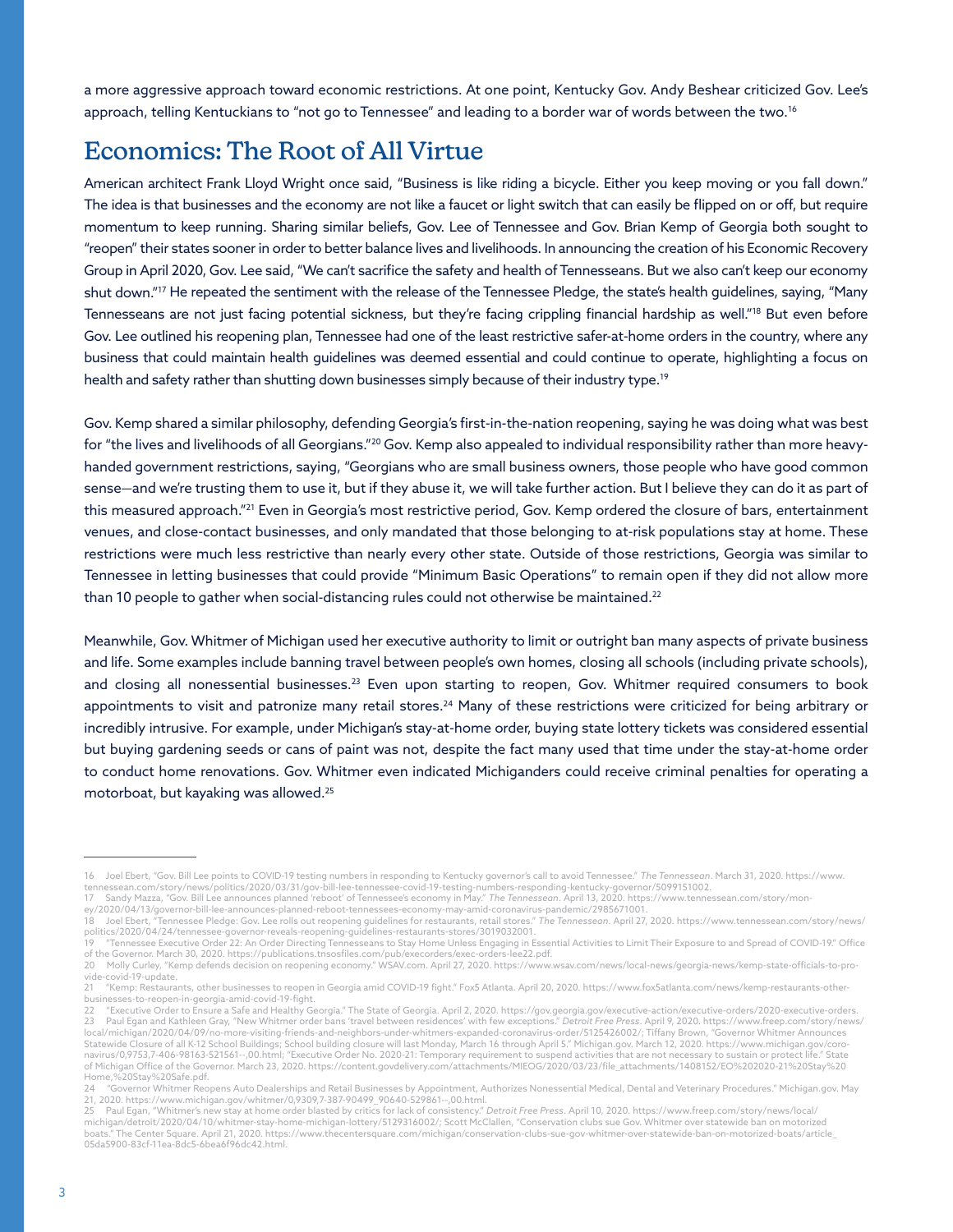Gov. Beshear of Kentucky also took a more heavy-handed approach, especially during the early stages of the pandemic. Some of Gov. Beshear's actions included closing all nonessential businesses, banning Kentuckians from traveling outside the state—a move that was later ruled unconstitutional in federal court—and reimposing closures of bars only a month after allowing them to reopen.<sup>26</sup> Bars and restaurants were not allowed to reopen to 50 percent capacity until August 2020, compared to April 27 for Tennessee.<sup>27</sup>

# Economic Implications: Short-Run Protections and Long-Run Impacts

Did the efforts of the various governors lead to different experiences and economic results in the various states? Data from January 2020 to April 2021 show that the lighter regulatory touch and quicker reopening plans of Tennessee and Georgia led to fewer job losses, lower unemployment rates, and in particular, higher labor force participation.<sup>28</sup>

According to state household employment data from the Bureau of Labor Statistics, since March 2020, Tennessee and Georgia have lost fewer jobs as a result of the pandemic (Table 1). The household employment data, from which the unemployment rate is calculated, surveys 60,000 eligible households to estimate the number of employed people.<sup>29</sup>

| <b>State</b> | <b>Change in Employment</b> | <b>Change in Employment</b>  | <b>National Rank</b> |
|--------------|-----------------------------|------------------------------|----------------------|
|              |                             | <b>Per Million Residents</b> |                      |
| Tennessee    | $-45.229$                   | $-6,623$                     | 11th                 |
| Georgia      | $-70.399$                   | $-6,631$                     | 12 <sub>th</sub>     |
| Kentucky     | $-95,504$                   | $-21,375$                    | 35th                 |
| Michigan     | $-273,759$                  | $-27,412$                    | 39th                 |

#### Change in State Employment Numbers

**Table 1:** Change in state household employment data from March 2020 through April 2021 *Source: Bureau of Labor Statistics*

The difference in results between the four states is clear, with Tennessee and Georgia having interestingly similar numbers, contrasted with Kentucky and Michigan on the other end of the spectrum. However, state household employment is not the only measure to quantify a state's labor market; the other is nonfarm labor employment, which seeks to quantify the number of workers by sampling businesses. By excluding farm labor, which in all states is considered essential, we can gain an even greater sense of monthly changes in available jobs.

<sup>26 &</sup>quot;Federal judge says Kentucky's travel ban is unconstitutional." Associated Press. May 4, 2020. https://www.wlky.com/article/federal-judge-says-kentucky-s-travel-ban-is-unconstitutional/32371297; Crystal Staley or Sebastian Kitchen, "Gov. Beshear Issues New Guidance to Help Halt the Spread of COVID-19." Office of the Governor. March 22, 2020. [https://kentucky.gov/Pages/Activity-stream.aspx?n=GovernorBeshear&prId=101;](https://kentucky.gov/Pages/Activity-stream.aspx?n=GovernorBeshear&prId=101) "Kentucky Exec. Order 2020-258: State of Emergency Relating to<br>Travel." Office of the Governor. March 30, 2020. https://governor.k Beshear&prId=285.

<sup>27 &</sup>quot;Order." Cabinet for Health and Family Services. August 10, 2020. [https://governor.ky.gov/attachments/20200810\\_CHFS-Order.pdf](https://governor.ky.gov/attachments/20200810_CHFS-Order.pdf); "Gov. Lee Issues Guidelines for Restaurants, Retail Stores to Reopen Early Next Week in 89 Counties." Office of the Governor. April 24, 2020. https://www.tn.gov/governor/news/2020/4/24/gov--lee-issues-guidelines-for-restaurants--retail-stores-to-reopen-early-next-week-in-89-counties.html.

<sup>28</sup> While graphs will show data starting January 2020 to provide context on various economic indicators leading up to the pandemic, calculations regarding change are

done from March 2020, the last month before the impacts of the COVID-19 pandemic began being reported.<br>29 "Labor Force Statistics from the Current Population Survey." U.S. Bureau of Labor Statistics. February 5, 2021. htt htm#concepts.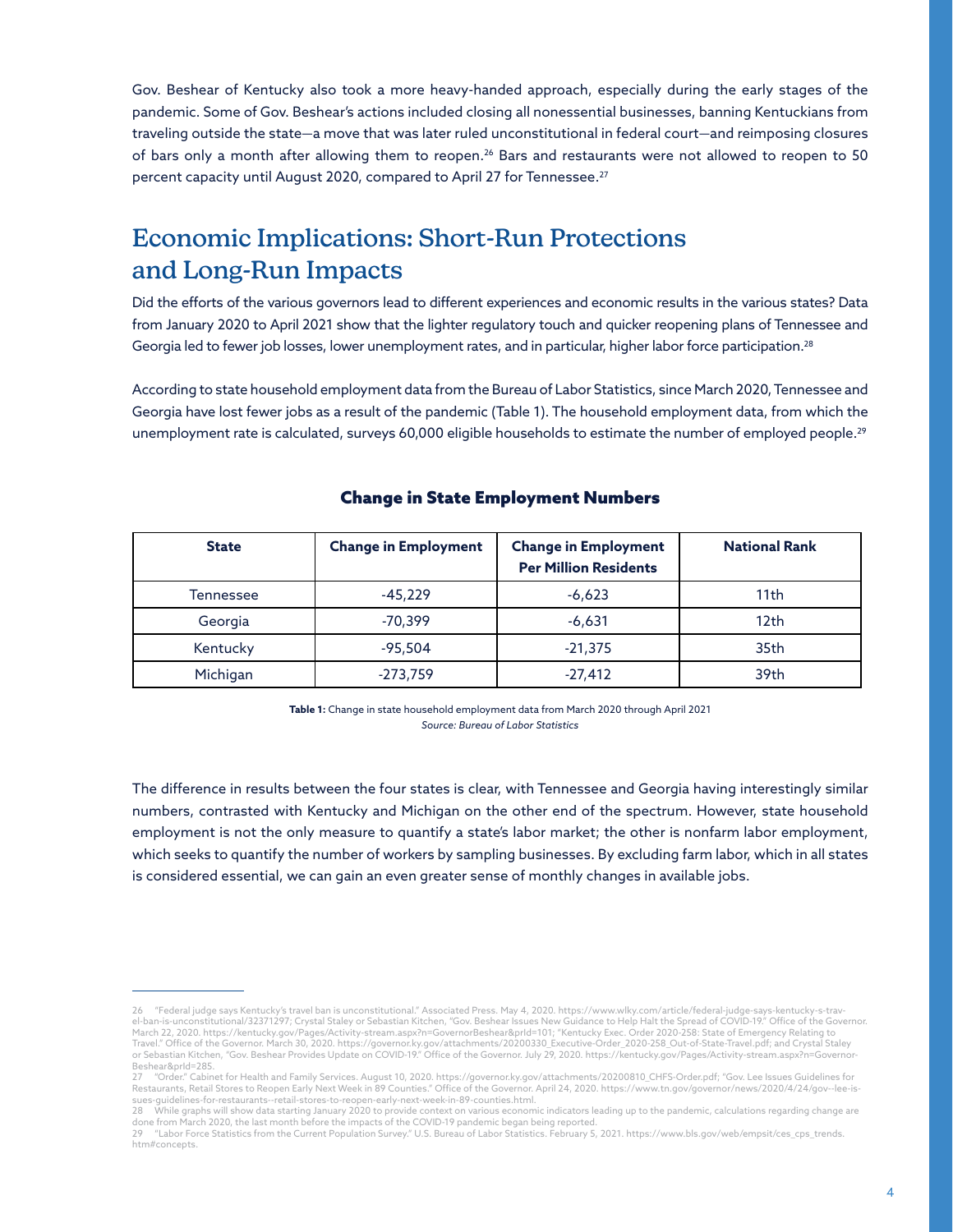#### Change in State Nonfarm Employment

| <b>State</b> | <b>Change in Nonfarm</b><br><b>Employment</b> | <b>Change in Nonfarm</b><br><b>Employment Per Million</b><br><b>Residents</b> | <b>National Rank</b> |
|--------------|-----------------------------------------------|-------------------------------------------------------------------------------|----------------------|
| Tennessee    | $-77,900$                                     | $-11,407$                                                                     | 9th                  |
| Georgia      | $-163,400$                                    | $-15,390$                                                                     | 15th                 |
| Kentucky     | $-86,400$                                     | $-19,337$                                                                     | 23rd                 |
| Michigan     | $-300,00$                                     | $-30,069$                                                                     | 41 <sub>st</sub>     |

**Table 2:** Change in state nonfarm labor employment from March 2020 through April 2021 *Source: Bureau of Labor Statistics*

While the difference in nonfarm labor employment for the four states is not as distinct as the household employment data, the disparity is still clear and pronounced. The main reason for these lost jobs is the historic unemployment rate in April 2020 when Tennessee's, Kentucky's, and Georgia's unemployment rates all increased by roughly 300 percent (295 percent, 302 percent, and 247 percent respectively), with Michigan's increasing by over 537 percent.



#### **Unemployment Rates**

**Figure 1:** Unemployment rate from January 2020 to April 2021 *Source: Bureau of Labor Statistics*

Tennessee and Georgia, by allowing most businesses that maintained health guidelines to remain open, witnessed a lower spike in unemployment compared to Michigan, which mandated the closure of all nonessential businesses. Surprisingly, Kentucky's unemployment rate fell most quickly, returning to only one-third higher than its pre-pandemic rate by June 2020, whereas Tennessee would not reach similar levels until January 2021, Georgia in February 2021, and Michigan in April 2021. However, the reason for this appears to be the dramatic fall in the state's labor force participation rate, which measures the number of people in the labor force as a percentage of the total adult population. Those who are unemployed are defined as laid off awaiting recall or actively looking and available for work.<sup>30</sup> However, if someone stops looking for work, they are not calculated as part of the labor force, thus lowering unemployment rates themselves.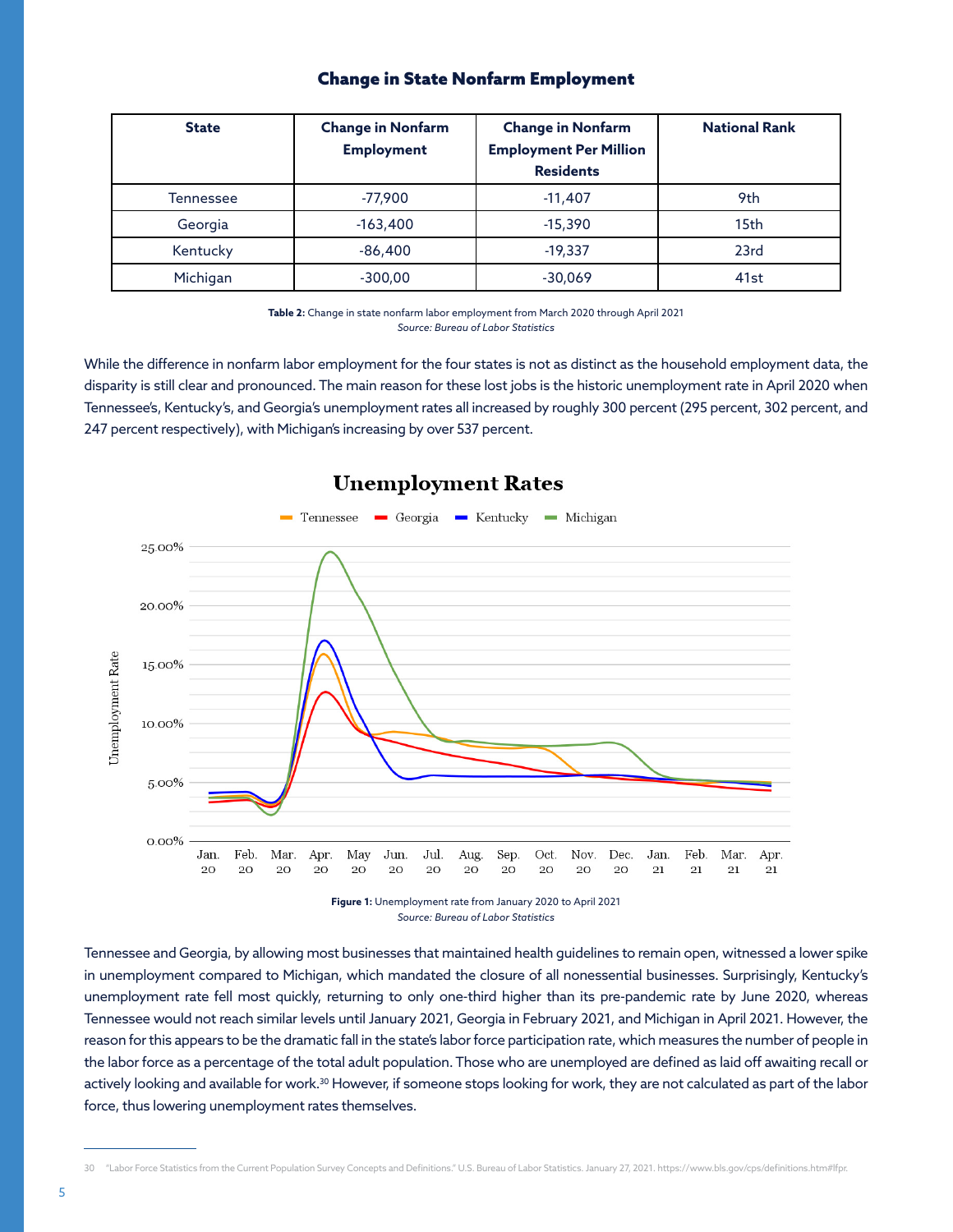

# **Labor Force Participation Comparison**

While all states experienced a similar short-term initial decline, Kentucky and Michigan have experienced prolonged decreases, indicating that many residents gave up trying to find work in the midst of those states' stricter and elongated shutdowns.

Kentucky's rate tells a more interesting story. It fell precipitously in June 2020 and has shown little sign of recovering since. Kentucky's generous unemployment benefits have likely contributed to residents' slow return to the workforce. Depending on a worker's base wages, Kentuckians can receive up to \$552 per week for up to 26 weeks, in addition to the recent federal supplemental benefits.31 This is significantly higher than Tennessee's benefit of \$275 per week for up to 26 weeks, or even Michigan's or Georgia's at \$362 or \$365, respectively (both 14 to 20 weeks maximum).32 These amounts reflect the states' normal 2020 rates and not the recent changes some states, including Tennessee, have passed to limit the length of unemployment benefits. In comparison to Kentucky, Tennessee even saw higher than pre-pandemic labor participation rates briefly from August to October 2020.

| <b>State</b>     | <b>Month with Largest</b><br><b>Decline in Labor Force</b><br><b>Participation Rate (2020)</b> | <b>Largest Monthly</b><br><b>Percentage Decline in</b><br><b>Labor Force Participation</b><br>Rate | <b>Total Percentage</b><br><b>Decline in Labor Force</b><br><b>Participation Rate</b><br>(March 2020-April 2021) |
|------------------|------------------------------------------------------------------------------------------------|----------------------------------------------------------------------------------------------------|------------------------------------------------------------------------------------------------------------------|
| <b>Tennessee</b> | May                                                                                            | $-5.5%$                                                                                            | $-1.1%$                                                                                                          |
| Georgia          | September                                                                                      | $-5.6%$                                                                                            | $-1.7%$                                                                                                          |
| Michigan         | April                                                                                          | $-6.7\%$                                                                                           | $-4.4%$                                                                                                          |
| Kentucky         | June                                                                                           | $-5.4%$                                                                                            | $-4.4%$                                                                                                          |

#### Changes in State Labor Force Participation Rate

**Table 3:** Decreases in State Labor Force Participation Rates *Source: Bureau of Labor Statistics*

<sup>31 &</sup>quot;Frequently Asked Questions: Unemployment Insurance." Kentucky Career Center. https://kcc.ky.gov/career/If-you-are-an-Employer/Pages/Frequently-asked-questions.aspx. 32 "Employees." Tennessee Department of Labor and Workforce Development. <https://www.tn.gov/workforce/covid-19/faq/employees.html>; "Eligibility Requirements." The<br>Department of Labor and Economic Opportunity. https://www.m ployment Insurance." Georgia Department of Labor. https://dol.georgia.gov/faqs-individuals/individuals-faqs-unemployment-insurance.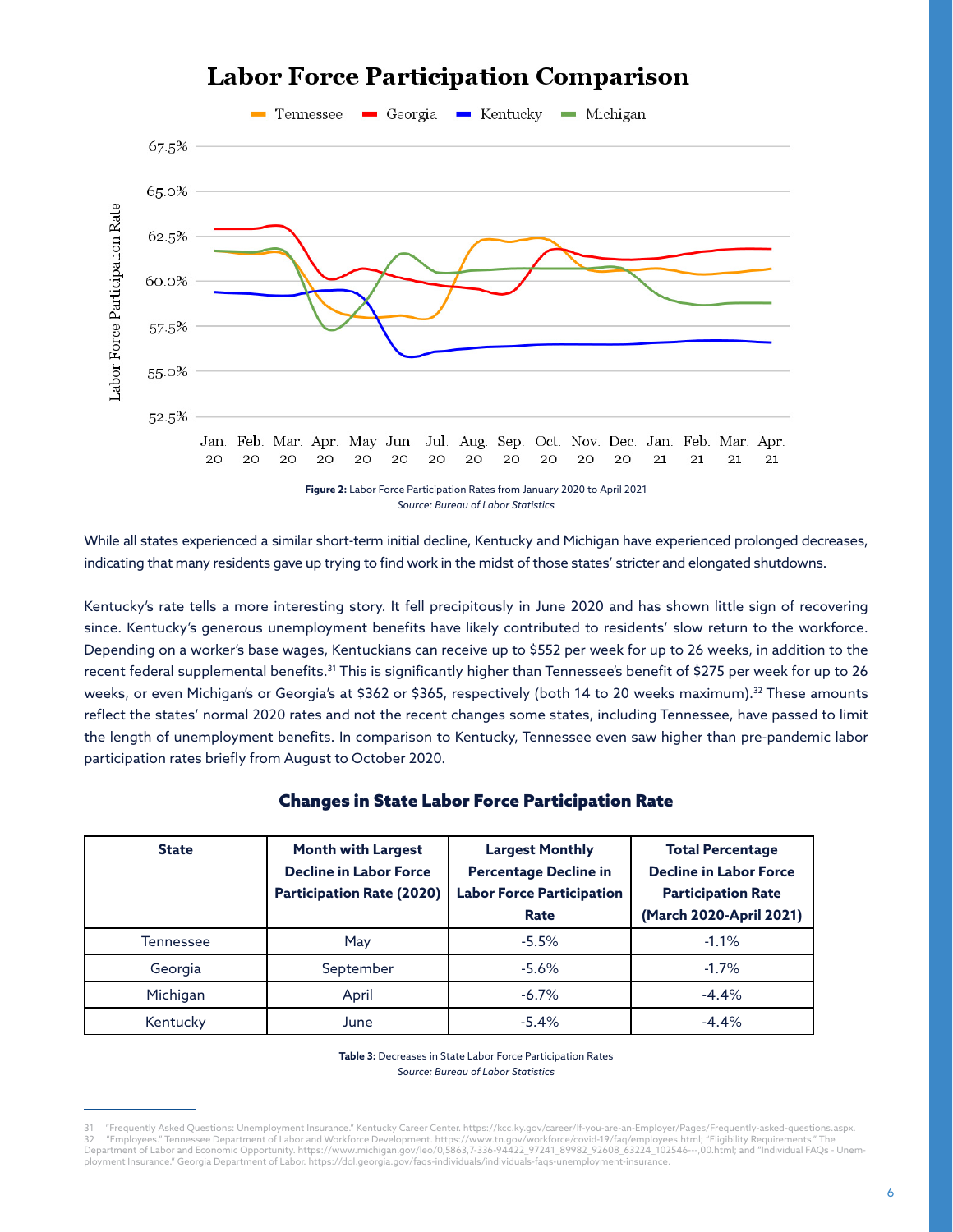This sharper decline in the labor force for Kentucky and Michigan means tens of thousands of residents gave up working or trying to find work during the pandemic. While we don't know the reason for everyone, many—particularly unskilled workers in certain sectors—were certainly influenced by the mandated closure of "nonessential" businesses compared to Tennessee and Georgia, which allowed businesses that could maintain health guidelines to remain open. If Michigan and Kentucky had experienced declines similar to those in Tennessee or Georgia (roughly 1.4 percent) this would mean just over 58,000 Kentuckians and nearly 148,000 Michiganders would still be in the labor force. Meanwhile, had Tennessee and Georgia pursued similar heavy-handed policies and experienced similar declines, it would have meant 8,200 more Tennesseans and 52,000 more Georgians unemployed and not actively looking for work.

Having thousands of individuals not working and leaving the workforce altogether has devastating consequences on a state's economy. We can see this impact reflected in the Coincident Economic Activity Index, created by the Federal Reserve Bank of Philadelphia, which includes four indicators: nonfarm payroll employment, the unemployment rate, average hours worked in manufacturing, and wages and salaries. The trend for each state's index is set to match the trend for gross state product.



### **Coincident Economic Index Comparison**

**Figure 3:** State CEI Indexes January 2020–April 2021 *Source: Federal Reserve Bank of Philadelphia*

By allowing more business to remain open throughout, Tennessee's economy fell by 19 percent and Georgia's by only eight percent during the peak of the economic shutdowns and restrictions. Meanwhile, Kentucky's economy contracted by 25 percent and Michigan's by a nearly incomprehensible 45 percent during that time.

Ultimately, two governors, Bill Lee and Brian Kemp, in an effort to better balance lives and livelihoods, reopened their states sooner and allowed more businesses to remain open throughout by focusing on safe versus unsafe practices, compared to forcing businesses to close because they were deemed "nonessential." This difference in approach and policy compared to Gov. Whitmer and Gov. Beshear clearly paid dividends. Both Tennessee and Georgia experienced fewer job losses, lower unemployment rates, and dramatically higher labor force participation rates, leading to a smaller economic contraction and quicker economic bounce-back. Additionally, Kentucky's higher unemployment benefits have likely incentivized fewer to return to the labor force as the pandemic subsides.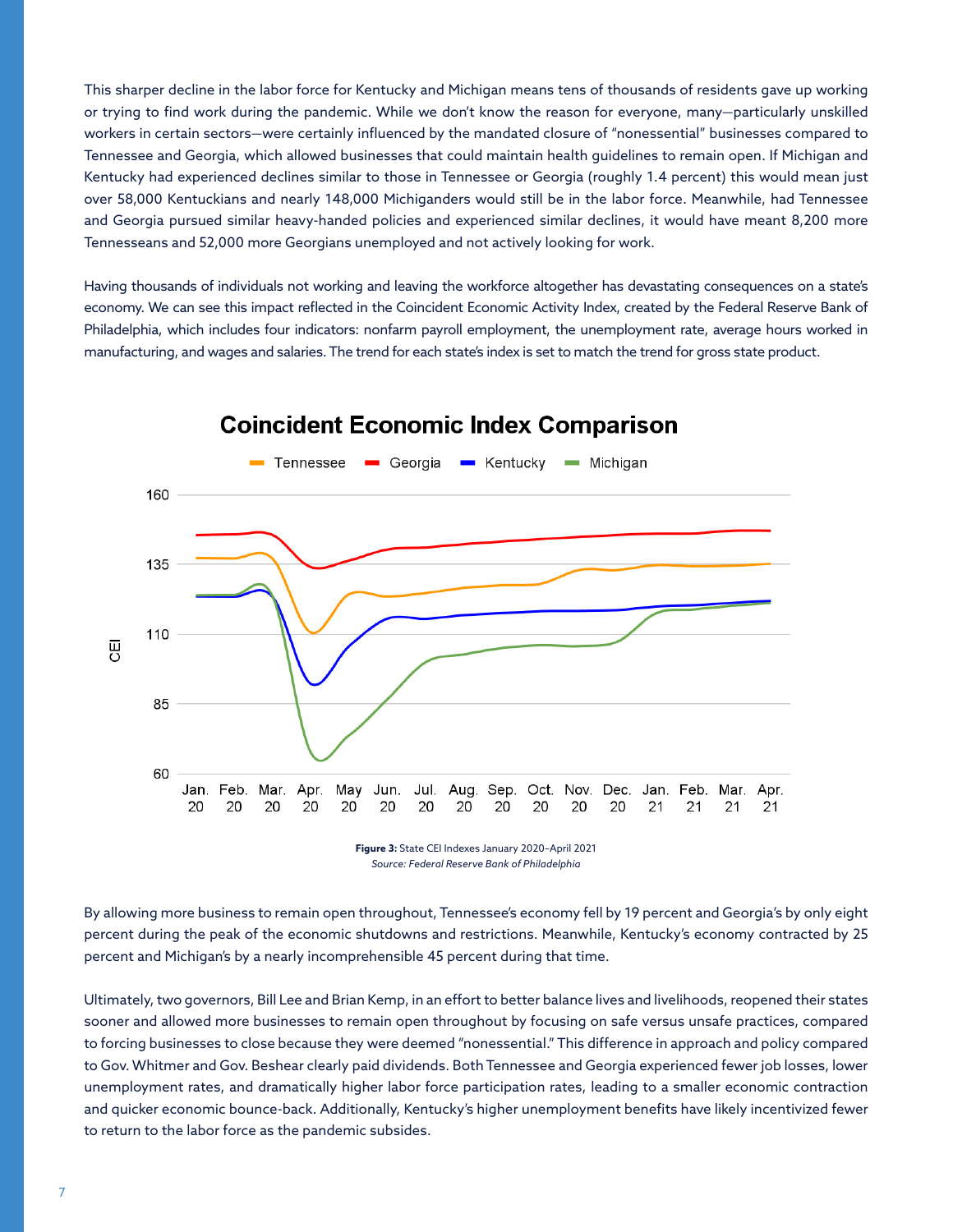# An Ounce of Prevention

Clearly, Tennessee's and Georgia's economies performed better than Kentucky's and Michigan's throughout the pandemic. Removing restrictions sooner and allowing more types of businesses to remain open minimized job losses and kept more people in the labor force. But were Gov. Lee and Gov. Kemp able to have their cake and eat it too by protecting lives and livelihoods? Were Tennessee and Georgia able to prevent higher infection rates after reopening and throughout the pandemic?

New and active COVID-19 cases were chosen to compare the health outcomes of the four states as economic restrictions were implemented to reduce the spread of new cases. Meanwhile, other factors outside of public policy, such as underlying health conditions, have a major impact on the outcome of cases. However, one challenge with COVID-19 health data is the differences between states in reporting and definitions. For example, Georgia does not report recovered cases. Tennessee adjusted the definition of a recovered case after the U.S. Centers for Disease Control and Prevention (CDC) changed it.<sup>33</sup> Meanwhile, as of April 30, 2020, Kentucky's Cabinet for Health and Human Services was reporting only 11 percent of all cases of COVID-19 had recovered since the start of the pandemic—clearly not accounting for the majority of cases.<sup>34</sup> However, by taking a current day's case count minus the number of cases 14 days previously—a common time frame of recovery from COVID-19 based on previous CDC guidelines—and the current day's deaths, we can estimate the number of active cases using a similar measure for all four states.



#### **Estimated Active Cases**

**Figure 4:** Estimated Active Cases of COVID-19 *Sources: Tennessee Department of Health, Kentucky Cabinet for Health and Human Services, Georgia Department of Public Health, and Michigan Department of Health and Human Services*

The virus was clearly cyclical, with all states experiencing increases during the late fall and holiday season. As previously mentioned, Tennessee experienced one of, if not the, highest spikes in the nation, causing Gov. Lee to reinstate a temporary ban on public gatherings of 10 people or more. However, Gov. Lee did not impose any additional restrictions on businesses but instead chose to rely on data and contact tracing to determine what was causing the surge.<sup>35</sup> Continued restrictions such

34 "KY COVID-19 Report 30APR21." Cabinet for Health and Family Services. April 30, 2021. https://chfs.ky.gov/cvdaily/COVID19DailyReport043021.pdf.

<sup>33</sup> Robert Holder, "Tennessee changing way COVID-19 cases, close contacts are determined." WATE.com. September 3, 2020. https://www.wate.com/news/tennessee-changingway-covid-19-cases-close-contacts-are-determined.

<sup>35 &</sup>quot;What to know about Tennessee's 10-person gathering limit as COVID-19 surges." *The Tennessean*. December 21, 2020. https://www.tennessean.com/story/news/

health/2020/12/21/what-know-tennessee-limits-gatherings-10-people-covid-19-restrictions/3989601001.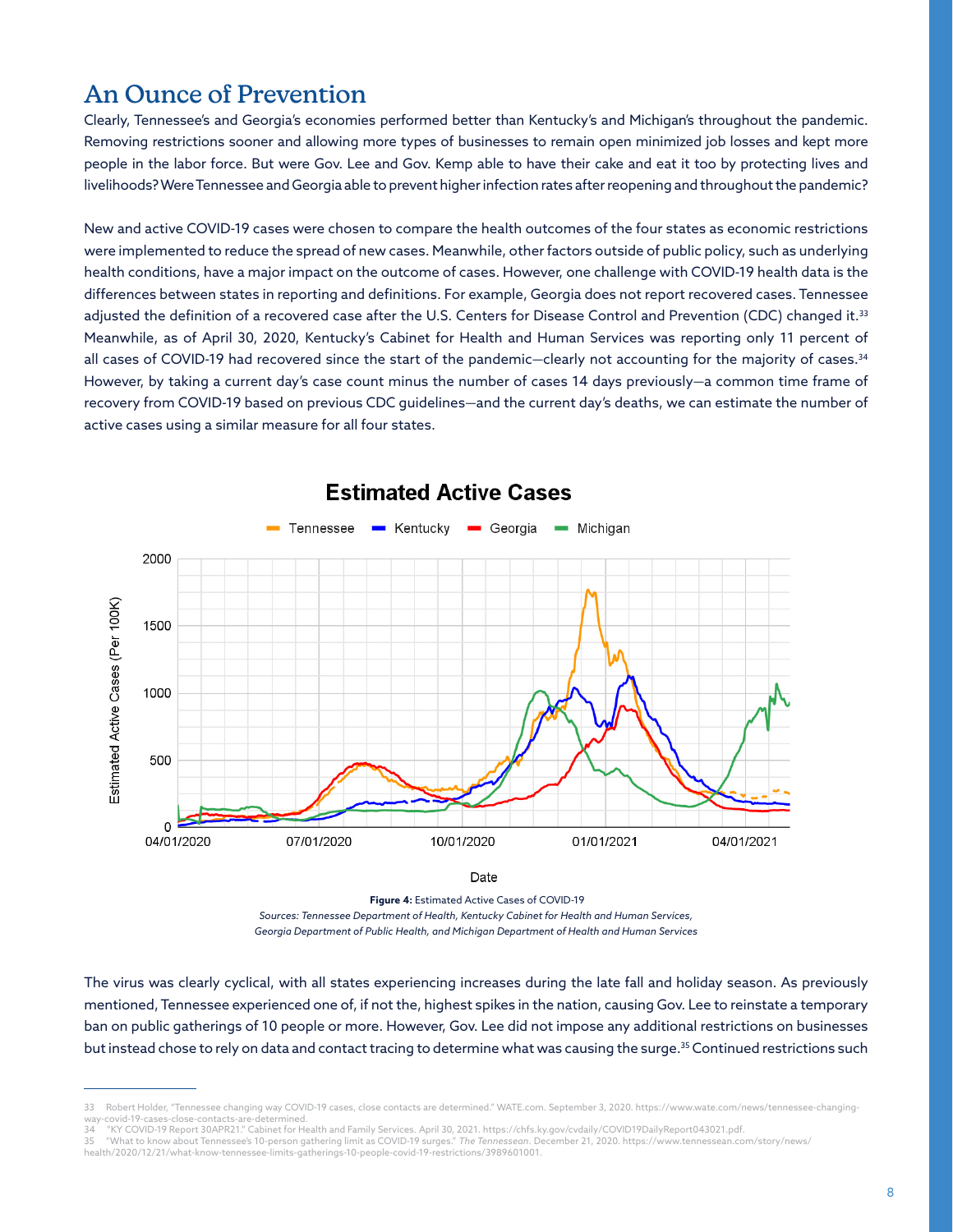as limitations on restaurant capacity and a 20 percent capacity for outdoor events did not prevent a surge for Michigan this spring compared to other states that had removed nearly all their restrictions, like Tennessee—or Texas and Florida, which received national attention. Gov. Whitmer tried to explain this new surge by claiming that Michigan had been *too* successful in protecting the public previously, so lower levels of herd immunity had been achieved compared to other states. "We've got reservoirs of people that we kept safe for a long period of time who don't have antibodies and variants that are easier to catch," she said.<sup>36</sup> In fact, Michigan's remaining restrictions did not prevent it from leading the nation in new cases.<sup>37</sup>

Second, while Tennessee and Georgia did experience larger waves in the summer of 2020, this was not tied to their reopenings, which had occurred months later. By focusing on the time just prior to Tennessee and Georgia reopening their economies on roughly May 1, 2020, and the immediate five weeks afterward, we can better isolate the impact of their loosened restrictions. The changes in the average new case rates for both Tennessee and Georgia after May 1, 2020, at a five percent confidence level were both statistically insignificant ( $p \ge 05$ ), meaning that there is little evidence that those states' reopenings increased the spread of COVID-19.

| <b>State</b> | <b>Average New Daily Case</b><br>Rate April 1-April 30, 2020<br>(Per 100K) | <b>Average New Daily Case</b><br><b>Rate May 1-June 4, 2020</b><br>(Per 100K) | <b>P-Value</b> |
|--------------|----------------------------------------------------------------------------|-------------------------------------------------------------------------------|----------------|
| Tennessee    | 4.494                                                                      | 5.702                                                                         | 0.065          |
| Georgia      | 6.645                                                                      | 6.268                                                                         | 0.518          |

#### Changes in Average New Daily COVID-19 Case Rate

**Table 4:** Change in Average New Daily Case Rate for Tennessee and Georgia *Sources: Tennessee Department of Health and Georgia Department of Public Health*

Focusing on the five weeks after Tennessee and Georgia reopened their economies and removed most of their restrictions is consistent with other studies, including a recent one finding similar results in Texas: eliminating all restrictions on gatherings, distancing, and capacity had no measurable effect on the spread of COVID-19.38

<sup>36</sup> Jack Nissen, "COVID-19 in Michigan is a 'runaway train' with restrictions—so why isn't Florida and Texas?" Fox 2 Detroit. April 16, 2020. [https://www.fox2detroit.com/news/](https://www.fox2detroit.com/news/covid-19-michigan-restrictions-texas-florida-new-infections-cases-schools-detroit) [covid-19-michigan-restrictions-texas-florida-new-infections-cases-schools-detroit.](https://www.fox2detroit.com/news/covid-19-michigan-restrictions-texas-florida-new-infections-cases-schools-detroit)

<sup>37</sup> Sarah Rahal, "Michigan COVID-19 cases rise for the seventh consecutive week." *The Detroit News*. April 10, 2021. https://www.detroitnews.com/story/news/local/michigan/2021/04/10/michigan-covid-19-cases-rise-for-the-seventh-consecutive-weeks/7160908002.<br>gan/2021/04/10/michigan-covid-19-cases-rise-seven-consecutive-weeks/7160908002.<br>38 Dhaval M. Dave Joseph Sobia and Carrier of Cases

<sup>38</sup> Dhaval M. Dave, Joseph Sabia, and Samuel Safford, "Statewide Reopening During Mass Vaccination: Evidence on Mobility, Public Health, and Economic Activity from Texas." National Bureau of Economic Research. May 2021. https://www.nber.org/system/files/working\_papers/w28804/w28804.pdf.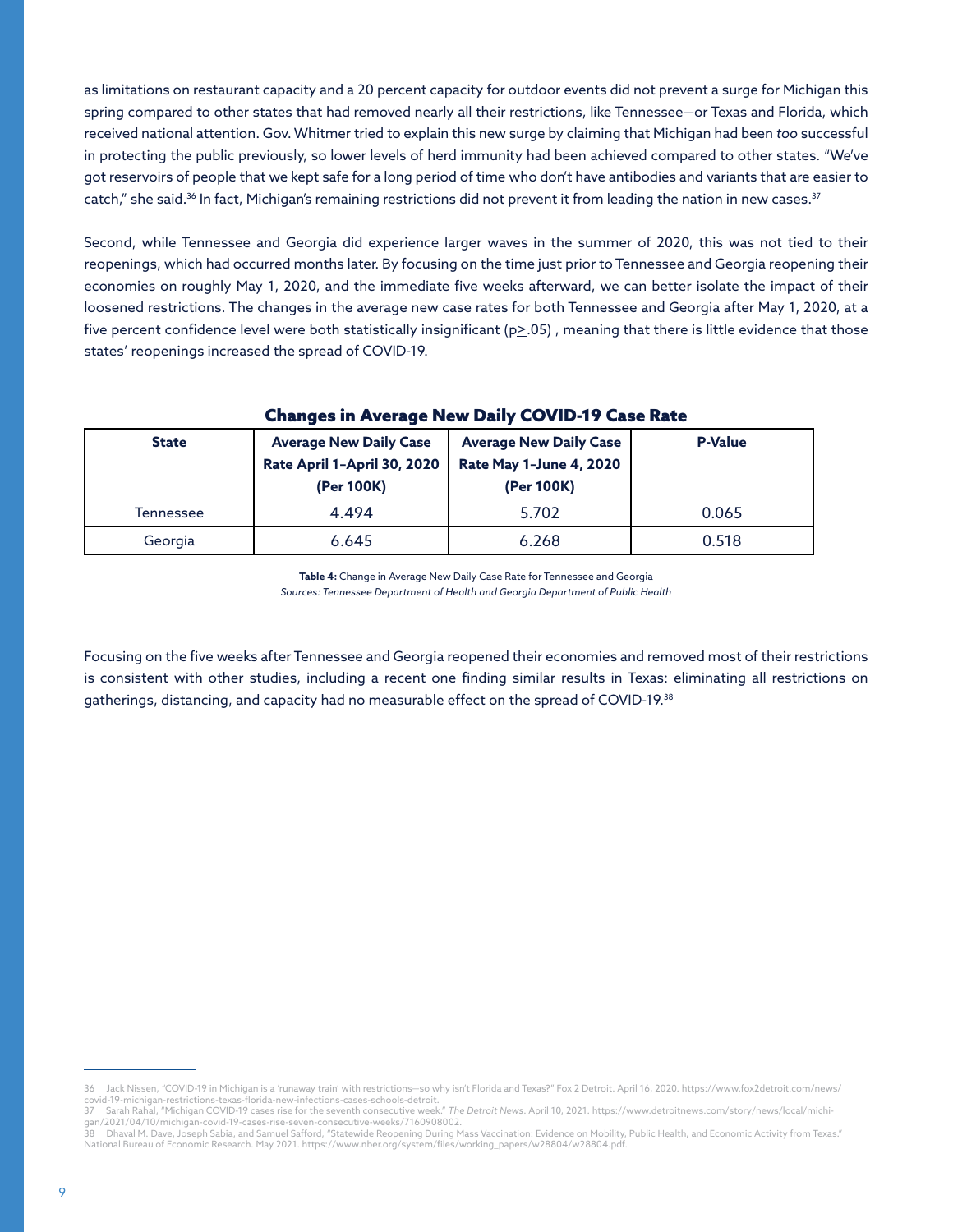# **Conclusions**

Thomas Jefferson once said, "In times of peace, people look most to their representatives; but in war, to the executive solely." In the fight to contain the pandemic, governors were thrust into the limelight like never before. Governors who tried to balance their state economies and public health like Gov. Lee and Gov. Kemp often received intense media scrutiny and pressure to institute harsher lockdowns and economic restrictions. Meanwhile, those who instituted onerous lockdowns generally received praise, and Michigan's Gov. Whitmer even garnered serious attention as a vice presidential candidate in the 2020 election.

In this report, we have sought to compare the different policies of four states—Tennessee, Georgia, Kentucky, and Michigan and their economic and public health consequences. The data suggest that Tennessee and Georgia lost fewer jobs, suffered fewer economic losses, and have retained higher labor force participation rates than either Kentucky or Michigan. Policies such as focusing on safe versus unsafe rather than essential versus nonessential, allowing for increased capacity sooner, and providing certainty by not reinstating restrictions during subsequent waves of infection paid economic dividends for these two states. These results are not just abstract numbers; they represent thousands of small business owners who were able to fight and keep their businesses afloat and the workers who were able to keep their jobs during one of the most challenging times in memory. Bristol—a city bisected by the state line separating Tennessee and Virginia—offers a clear example of how differences in public policy can give or take away hope. When speaking of Bristol businesses on the Virginia side, local Chamber of Commerce President Beth Rhinehart said those on the Tennessee side could "see others opening and know that they can actually watch the other side of the street and their lost business from their front doors."<sup>39</sup>

Should a similar choice be presented to policymakers in the future, such as a prolific wave of a COVID-19 variant or another public health crisis, policymakers should be aware of the huge macro- and micro-economic consequences of broad-based restrictions and should instead focus on targeted measures that allow businesses that can comply with health guidelines to remain open. Additionally, strong testing and contact tracing can provide better data when responding to new waves and surges, such as when Tennessee focused on limiting public gatherings for a short period of time during its fall surge, rather than reimposing restrictions on businesses. By taking a more surgical approach, Tennessee and Georgia were able to protect lives and livelihoods, and their economies suffered less and have recovered better—all with no statistical evidence of an increase in cases caused by relaxing their restrictions.

<sup>39</sup> Salena Zito, "On Virginia-Tennessee border, one side is now open for business while the other is still on lockdown." *Washington Examiner*. May 3, 2020. https://www.washingtonexaminer.com/opinion/on-virginia-tennessee-border-one-side-is-now-open-for-business-the-other-is-still-on-lockdown.